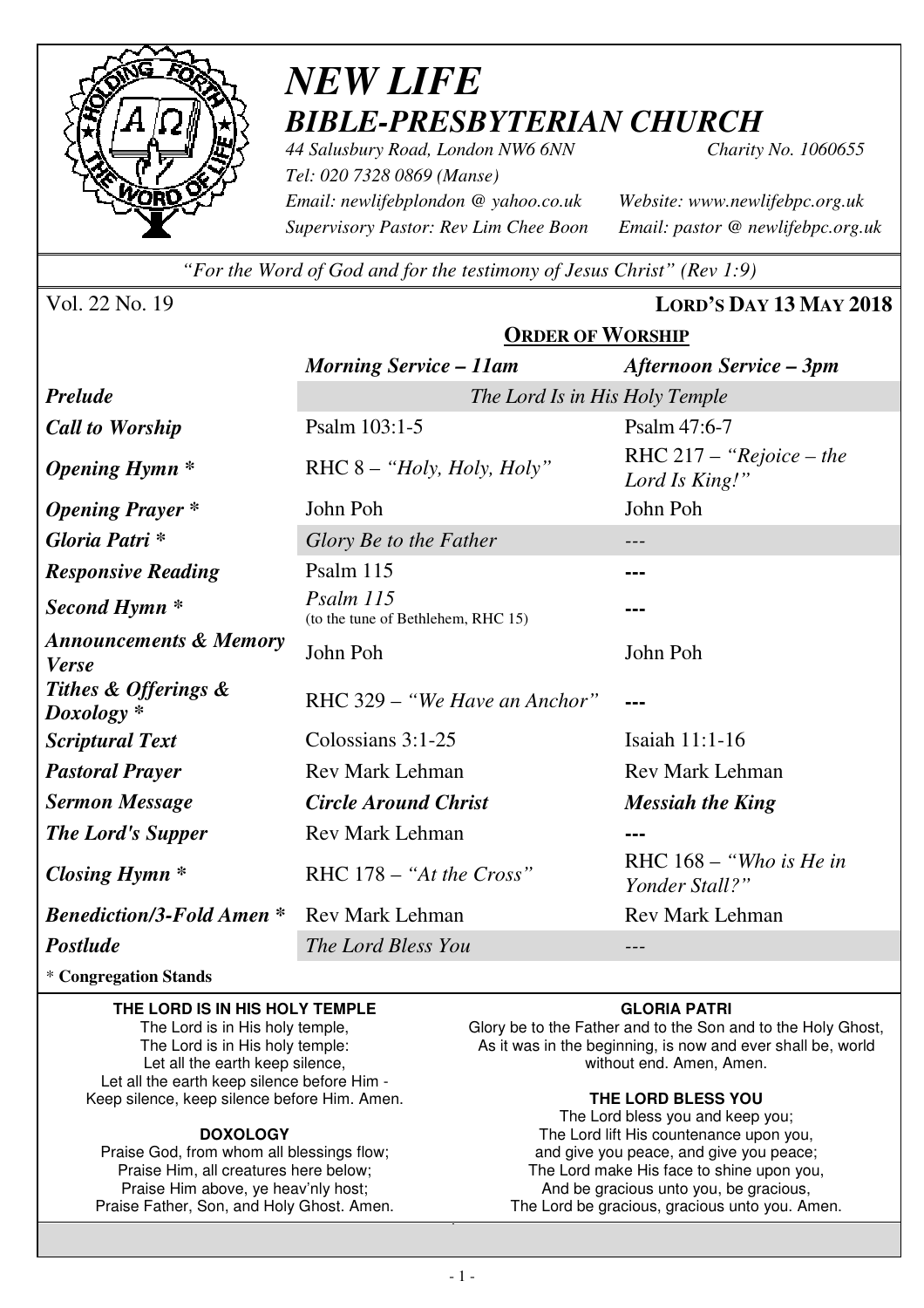# **ARE YOU A GOOD SAMARITAN?**

### **Adapted from Life BPC Singapore Weekly, Sunday 29th April 2018**

The term 'Good Samaritan' originated from a heart-warming story that Jesus told of a man who went out of his way to help an injured person. But there is actually a deeper message in this story – a message that will prick the conscience of anyone who reads it, no matter how good or virtuous he may be. It reveals how impossible it is for anyone to be good enough to deserve to receive eternal life.

This message can be understood from the question that prompted the telling of the story: "And, behold, a certain lawyer stood up, and tempted [Jesus], saying, Master, what shall I do to inherit eternal life? He said unto him, What is written in the law? how readest thou? And he answering said, Thou shalt love the Lord thy God with all thy heart, and with all thy soul, and with all thy strength, and with all thy mind; and thy neighbour as thyself. And he said unto him, Thou hast answered right: this do, and thou shalt live. But he, willing to justify himself, said unto Jesus, And who is my neighbour?" (Luke 10:25-29)

## **The One Who Heard the Story**

The term 'lawyer' here refers to an expert in the Old Testament Law. This is why when Jesus asked him, "What is written in the law?" he was able to answer correctly: All the laws of God can be boiled down to loving God with all of one's heart, soul, strength and mind, and loving one's neighbour as oneself.

But the word 'tempted' shows that he was not interested in learning something from Jesus at all. He asked this question in order to see whether the answer Jesus gives conforms to his own expert knowledge of the Law or not. If it does not, he would use this to find fault with Jesus and condemn Him.

Jesus knew that this expert was putting Him to the test. And so He affirmed the text-book answer to the question, "What must I do to have eternal life?" The answer is: Do all that is written in the Law – keep loving God with all your heart, soul, strength and mind (Deuteronomy 6:5), and keep loving your neighbour as oneself (Leviticus 19:18).

Instead of humbling himself to admit that he still lacked something in his keeping of the Law, this expert tried to justify himself by asking Jesus, "Who is my neighbour?" He thought that Jesus would answer that the word 'neighbour' in God's command means any fellow Jew. Then he would be able to claim that he had obeyed God's laws perfectly. He obviously loved his own people who are Jews, like him. But Jesus wanted him to realise how greatly he had *failed* to do the Law which he knew so well. And that was His purpose for telling the story.

#### **The Story that Jesus Told**

It begins with a very unfortunate incident: A Jew who travelled alone was ambushed by robbers. They beat him up, take everything he has, and leave him there half dead. As the injured man lies helpless at the side of the road, he looks up hoping that someone would come to help him. After some time, a Jewish priest appears. But the priest merely looks at him from afar and continues on his journey without doing anything to him. This priest knew the Law well but he did not do it. What a disappointment!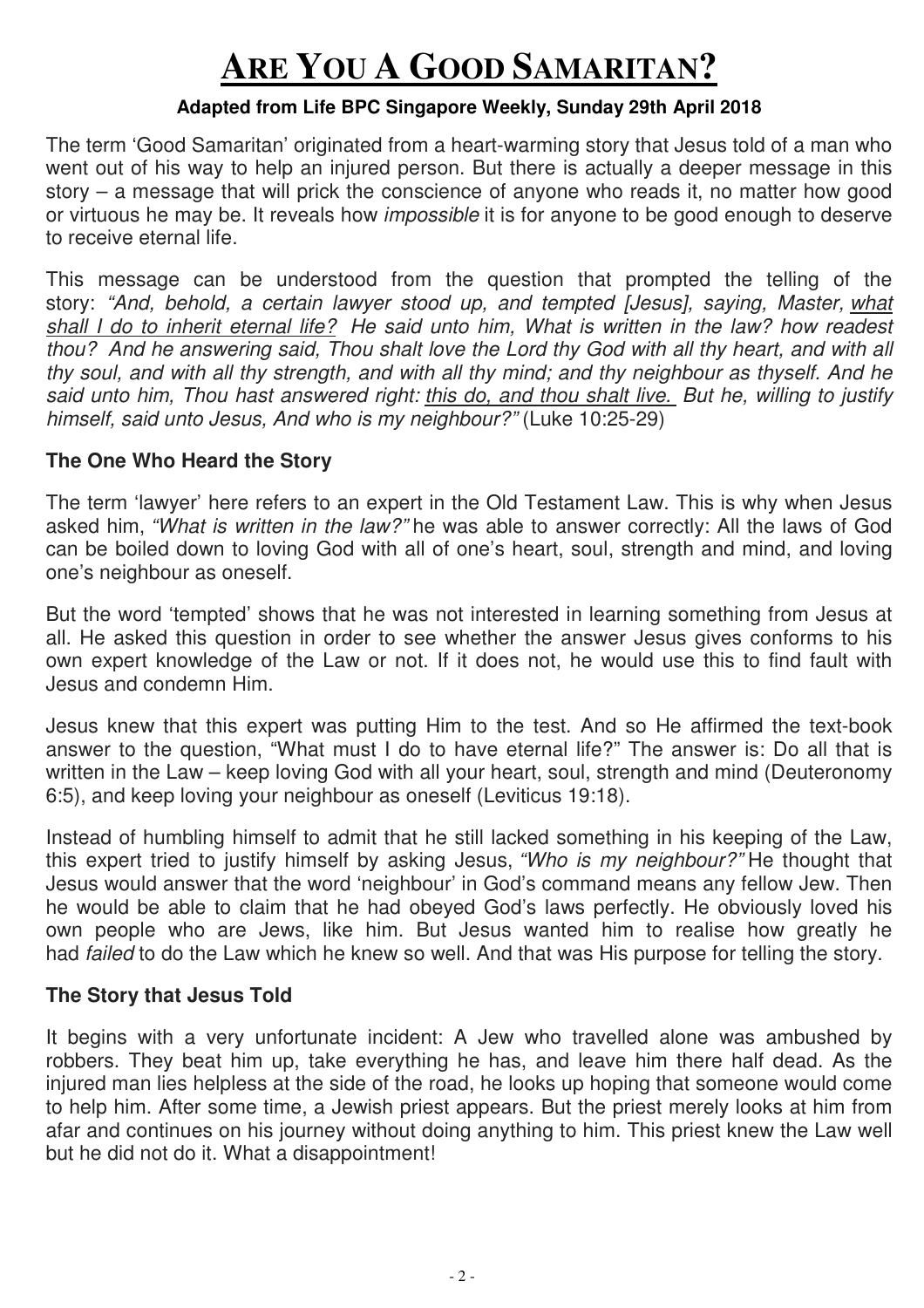The helpless man looks up and sees a Levite coming. He is better than the priest – he comes to the injured man and looks at him. But after looking at him, the Levite leaves and continues on his journey. Like the priest before him, the Levite also knew the Law but failed to do it. How terribly disappointed this poor man is – His own fellow countrymen whom he regarded as his own neighbours had failed him miserably! They had the opportunity to show love to a fellow Jew, but they left him to suffer and die alone at a road side.

But when all hope was gone, the man sees a Samaritan riding on a donkey. This is the last person he wants to see travelling on that road now, because he knows that Samaritans hate Jews as much as he hates them. They had a long history of prejudice against each other.

But when the Samaritan sees the plight of this Jew, he dismounts, runs towards him and starts tearing his own clothes to make bandages to bind up his wounds and to stop the bleeding. After rendering first aid, he gently carries the Jew on his back and places him on his donkey to bring him to the nearest inn. There the Samaritan stays up all night to nurse him. Just before he leaves the next morning, he gives the innkeeper some money to look after the Jew while he is away, promising to return to settle any outstanding debts for his care.

The Samaritan may not know the Law as well as the Priest and the Levite, but he did exactly what the Law requires – he demonstrated selfless love for the injured Jew.

## **The Lesson from the Story**

The story that Jesus told ends here. Now comes the lesson that Jesus wanted the Law expert to learn. Jesus asks him, "Which of these three (The priest, the Levite or the Samaritan) was neighbour unto him who fell among the thieves?"

The answer to the question is obviously: "The Samaritan." But the expert could not bring himself to utter the word, "Samaritan." His answer was: "He that shewed mercy on him." This answer exposed his deep prejudice against Samaritans and revealed his own failure to love his neighbour as himself. Like the priest and the Levite in the story, this Law expert knew the Law but could not do it.

Then Jesus brought this point home to his heart by saying to him, "Go, and DO thou likewise." Nothing is recorded in Luke chapter 10 about the expert's reaction to those words. It should have humbled him to see his inability to keep the Law which he knew so well. It should have made him realise that he deserves condemnation rather than commendation from God. It should have made him turn to Jesus to ask for help: "Lord, what must I do to be saved? I am a sinner condemned by the Law. No matter how hard I try, I cannot keep it, and so I cannot inherit eternal life."

The Lord Jesus could easily have left him to languish in his sins of pride and prejudice. But He showed tremendous love to him by using the story to make him see his own sinfulness and inability to love his neighbour as himself.

## **How This Story Applies to You**

Dear Reader, Jesus also loves you enough to bring His Word to you today. Perhaps you had always thought that you are a good person, and even like a Good Samaritan. You have helped others. You have been kind to many people. There were times when you even went out of your way to help them.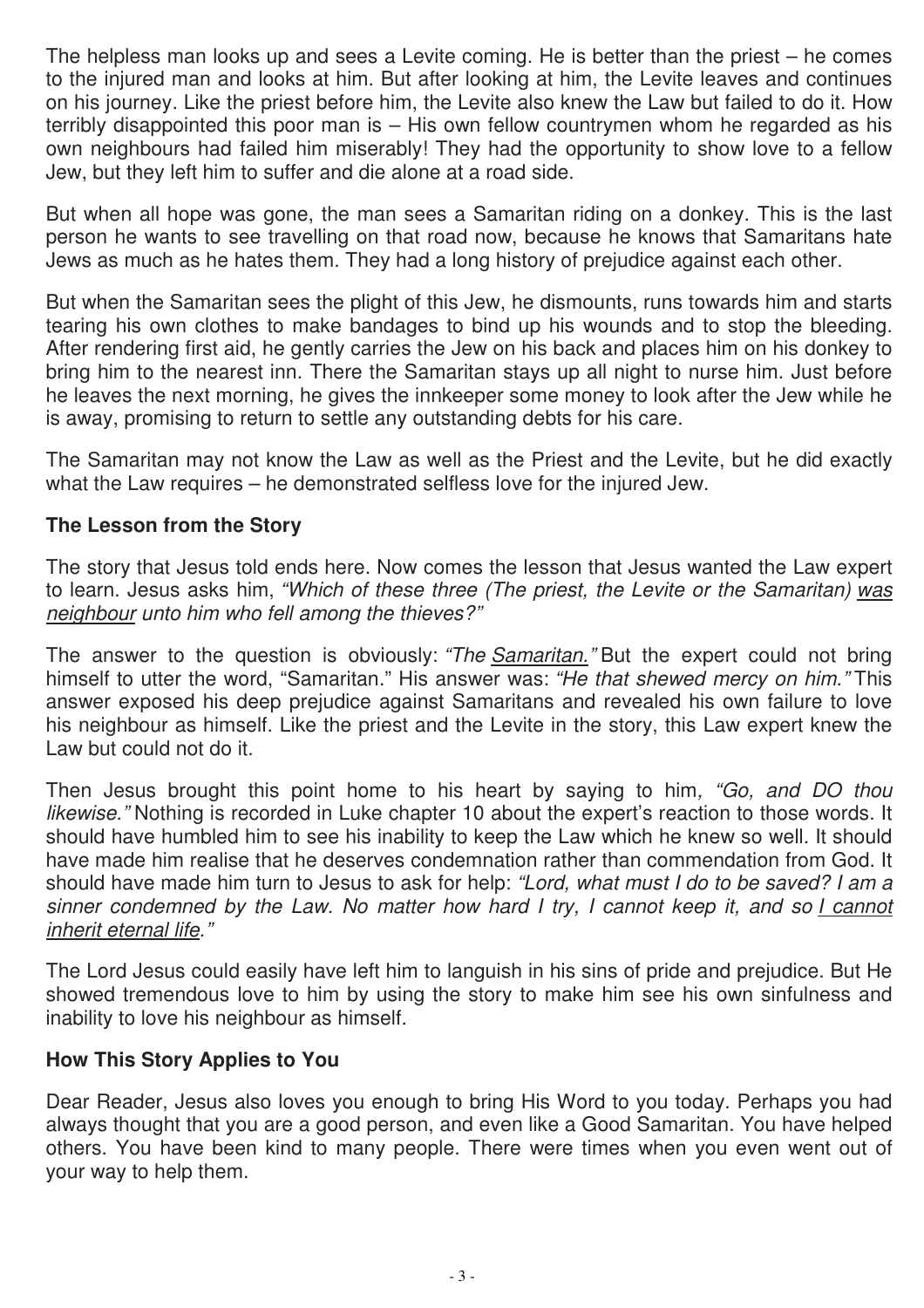But who were the ones you helped? They were most probably your friends and your loved ones. Have you ever helped someone you don't know at all, someone who is a total stranger to you? Have you ever been kind to someone who can never repay your kindness? Have you ever loved someone you really don't like? Someone whom you feel is not worthy of your love? Someone who hates you and treats you like trash?

Even if you have shown kindness to someone like that, how much help did you give to him? Did you do everything you could possibly do to meet his need? Giving a *little* help is not good enough. If you truly want to be a Good Samaritan, you must go out of your way to help him – even to give up those things that are most precious to you, for his sake.

Perhaps you may say, "If that is what it means to be a Good Samaritan, I don't think there can ever be one, because nobody in the world can love like that." Everyone's love is naturally limited by his own fears and prejudices. And most of all, everyone's love is limited by his own selfishness. Loving your neighbour as yourself is much easier said than done because you tend to love yourself more than others. So let us face this sobering truth – The only person you can ever love consistently to the same extent as the Good Samaritan is yourself.

Perhaps as you read the story you may have secretly wished that all the love and care that the injured man received could be received by you. "How nice it would be, if only everyone would do such good things for mewhenever I am in trouble!" Can you see whom you really love now? It is yourself. And if you love yourself more than people whom you can see, then how can you love God whom you cannot even see? Do you really love God with all your heart, soul, mind and strength? Please be very honest with yourself. How many times a day do you ever think of God? How many times a day do you think about yourself?

We should realise by now how far short we are of the required standard. We may know what is required very well – to love God with all our heart, soul, mind and strength, and to love our neighbour as ourselves at all times. But we can't do it! How then can anyone inherit eternal life? Humanly speaking it is impossible, isn't it?

## **The Good News**

The good news is that there is a Good Samaritan who has shown the greatest love for His enemies. He is the One mentioned in Romans 5:7-8 – "For scarcely for a righteous man will one die: yet peradventure for a good man some would even dare to die. But God commendeth His love toward us, in that, while we were yet sinners, Christ died for us." Jesus Christ loved us enough to save us from sin and eternal death. He was willing to give His precious life for us, even though we as sinners had caused His greatest agony when He suffered and died on the Cross.

If Jesus is the only One who could love sinners so perfectly, then surely He alone deserves to inherit eternal life. The good news is that He is most willing to share it with you, if you put your trust in Him alone. Will you do that today? Will you now admit that you are a sinner, unable to meet God's righteous requirements of love? Will you ask Jesus to save you now from your sins and give you the eternal life that He has inherited?

May the Lord Jesus, our Good Samaritan, rescue someone who needs Him today.

- Rev Charles Seet